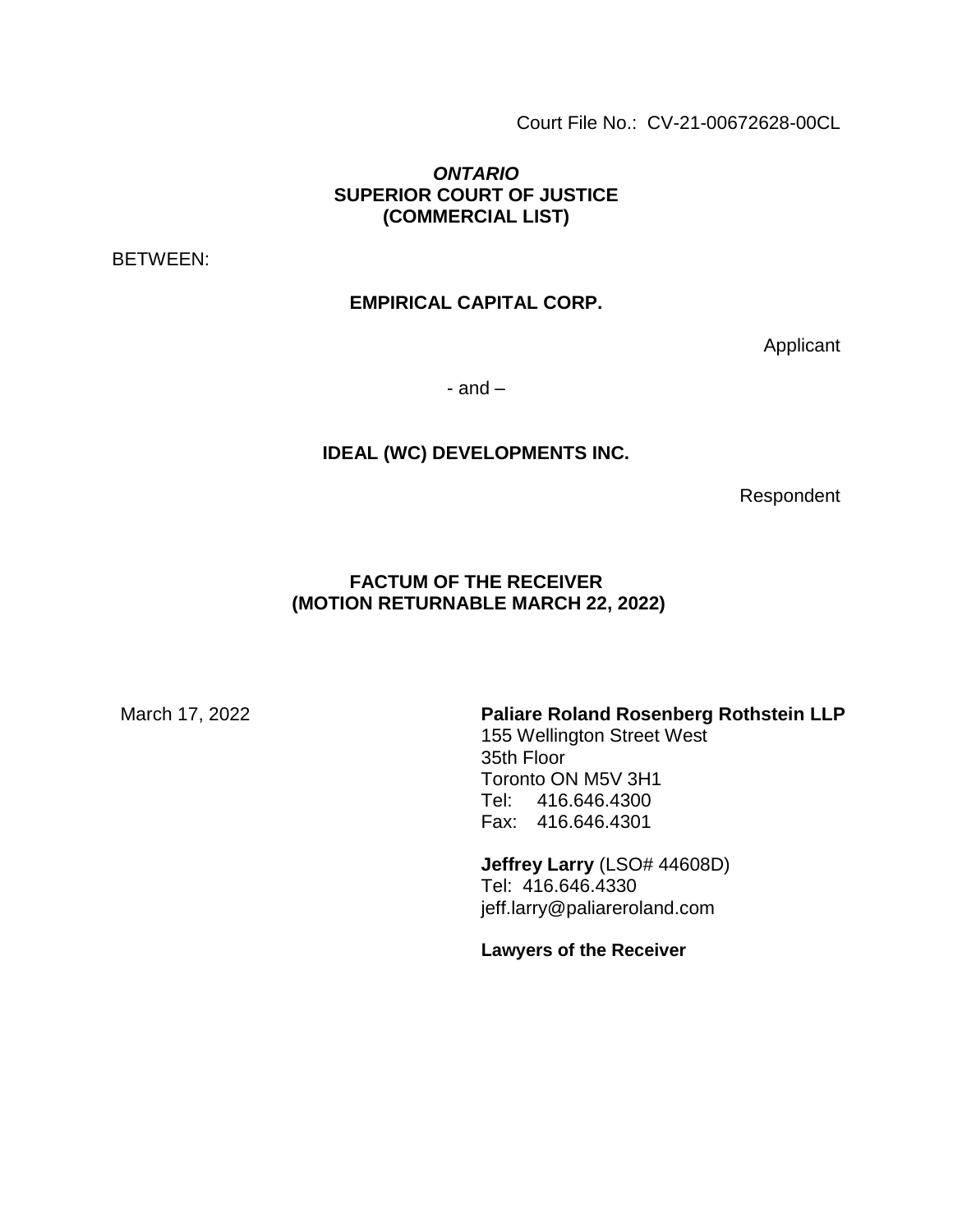Court File No.: CV-21-00672628-00CL

## *ONTARIO* **SUPERIOR COURT OF JUSTICE (COMMERCIAL LIST)**

BETWEEN:

## **EMPIRICAL CAPITAL CORP.**

Applicant

- and  $-$ 

## **IDEAL (WC) DEVELOPMENTS INC.**

Respondent

APPLICATION UNDER s. 243(1) of the *Bankruptcy and Insolvency Act*, R.S.C. 1985 c-B-3, as amended and S. 101 of the *Courts of Justice Act*, R.S.O. 1990, c.C-43, as amended

### **FACTUM OF THE RECEIVER (MOTION RETURNABLE MARCH 22, 2022)**

## **PART I. OVERVIEW**

1. This motion for the approval of a marketing process is brought by RSM Canada

Limited (**"RSM"**), in its capacity as the Court-appointed receiver (the **"Receiver"**), without

security, of the property municipally known as 6532 & 6544 Winston Churchill Boulevard,

Mississauga, Ontario (the **"Property"**) owned by Ideal (WC) Developments Inc. (the

**"Debtor"**).

- 2. In particular, the Receiver seeks an order:
	- (a) declaring that the Property may be sold free and clear of any claims arising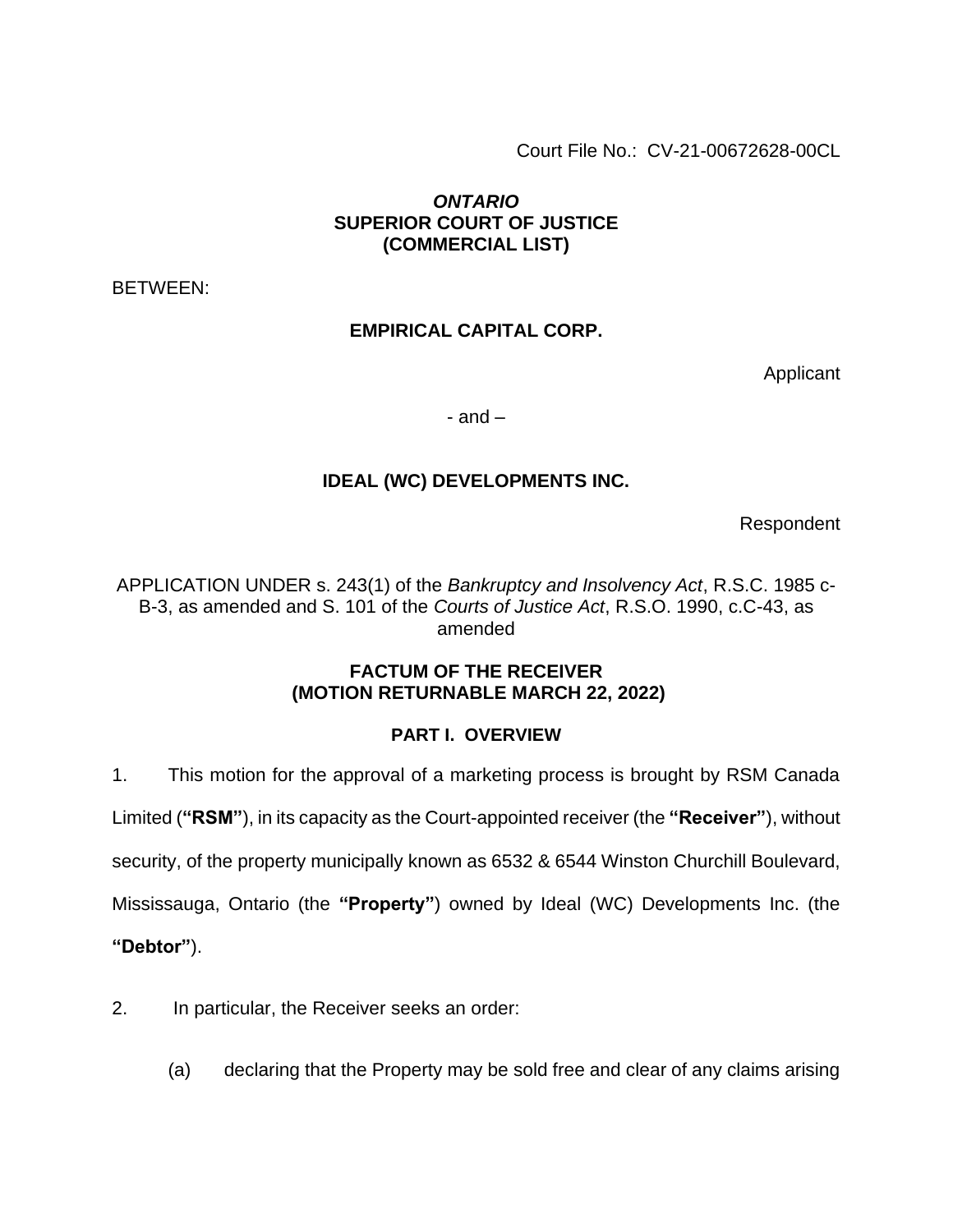out of any agreements of purchase and sale entered into by the Debtor prior to the receivership (the "**Buyer Agreements**");

- (b) approving the Receiver's First Report to the Court dated March 1, 2022 (the "**First Report**") and the Receiver's conduct and activities set out therein;
- (c) approving the Receiver's proposed Marketing Process (as defined below) and authorizing the Receiver to conduct the Marketing Process;
- (d) authorizing the Receiver to enter into a listing agreement with Avison Young Commercial Real Estate Services, LP ("**Avison Young**");
- (e) sealing Confidential Appendices "1" to "4" to the First Report;
- (f) approving the Receiver's cash receipts and disbursements for the period January 11, 2022 to February 28, 2022;
- (g) approving the fees of the Receiver for the period ending February 28, 2022; and
- (h) approving the fees of Garfinkle Biderman LLP ("**Garfinkle**") for the period ending February 22, 2022.

3. In the Receiver's opinion, it is desirable to carry out the Marketing Process in order to ensure that the Receiver can obtain the highest possible value for the Property for the benefit of all stakeholders.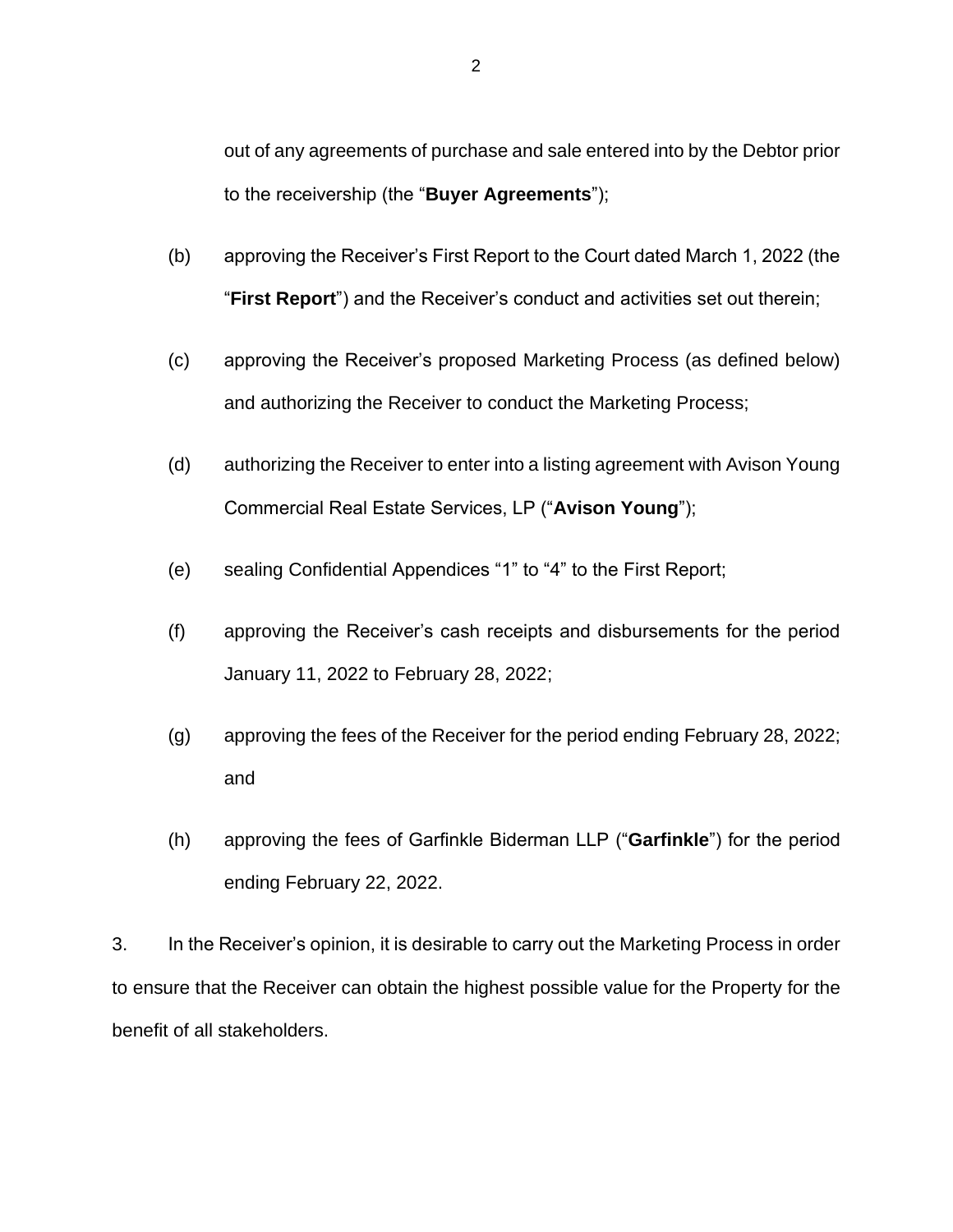4. In order to achieve this objective, it is also necessary to ensure that the Property can be sold free and clear of any claims or obligations arising out of the Buyer Agreements.

#### **PART II. FACTS**

#### *A. Background*

5. The Property consists of 1.47 acres of vacant land owned by the Debtor.<sup>1</sup>

6. The Debtor's planned use of the Property was to build 15 residential homes on separate lots, in a development marketed as "Jewels of the Meadows." However, as detailed below, the Debtor was unable to develop the project.

7. On January 11, 2022, the Receiver was appointed over the Property pursuant to an Order of this Court (the "**Appointment Order**") under section 243(1) of the *Bankruptcy and Insolvency Act* and section 101 of the *Courts of Justice Act*. 2

#### *B. Empirical's loan*

8. Empirical holds a first mortgage (the "**Empirical Mortgage**") in the principal amount of \$5,500,000 against the Property. As of November 15, 2021, the amount outstanding under the Empirical Mortgage was \$6,016,194.48.<sup>3</sup>

9. Empirical's loan was originally due on March 2, 2020. However Empirical and Ideal entered into a number of forbearance agreements, the last of which provided that the loan

<sup>1</sup> First Report of the Receiver ["First Report"], Motion Record of the Receiver ["MR"], Tab 2, p. 19, para. 10.

<sup>2</sup> Order Appointing Receiver dated January 11, 2022 ["Appointment Order"], MR, Tab 2A, pp. 32-47.

<sup>3</sup> First Report, MR, Tab 2, p. 19, para. 11.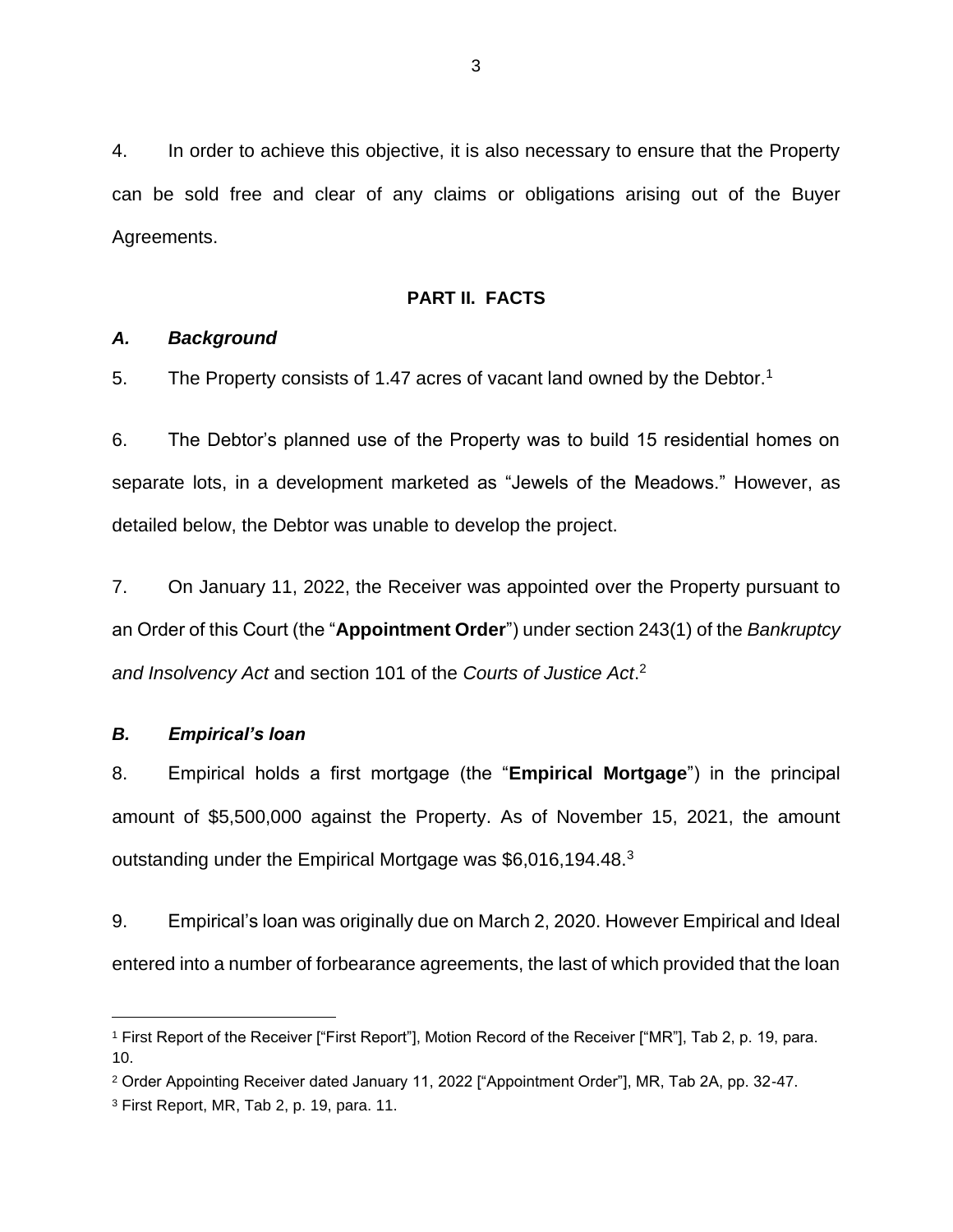was to be repaid on November 15, 2021. Ideal failed to repay the amounts outstanding under the loan at the end of the forbearance term.<sup>4</sup>

10. Two other mortgages are registered on title to the Property in the amounts of \$1,000,000 and \$2,300,000, respectively.<sup>5</sup>

11. The Receiver has received a legal opinion confirming that, based on the assumptions and subject to the qualifications set out therein, the Empirical Mortgage grants a valid, first-ranking charge on the Property in favour of Empirical.<sup>6</sup>

12. The Receiver has not yet sought an opinion as to the validity of the second and third registered mortgages.

### *C. The Buyer Agreements*

13. As of the date of the Appointment Order, Ideal had entered into agreements of purchase and sale for all 15 lots at the Property (the **"Buyer Agreements"**) with various third parties (the **"Home Buyers"**).

14. On October 29, 2021, the Debtor informed the Home Buyers that it was unable to complete the Buyer Agreements.<sup>7</sup>

<sup>4</sup> First Report, MR, Tab 2, pp. 19-20, para. 12.

<sup>5</sup> First Report, MR, Tab 2, p. 29, para. 48.

<sup>6</sup> First Report, MR, Tab 2, p. 29, para. 50.

<sup>7</sup> First Report, MR, Tab 2, p. 21, para. 22.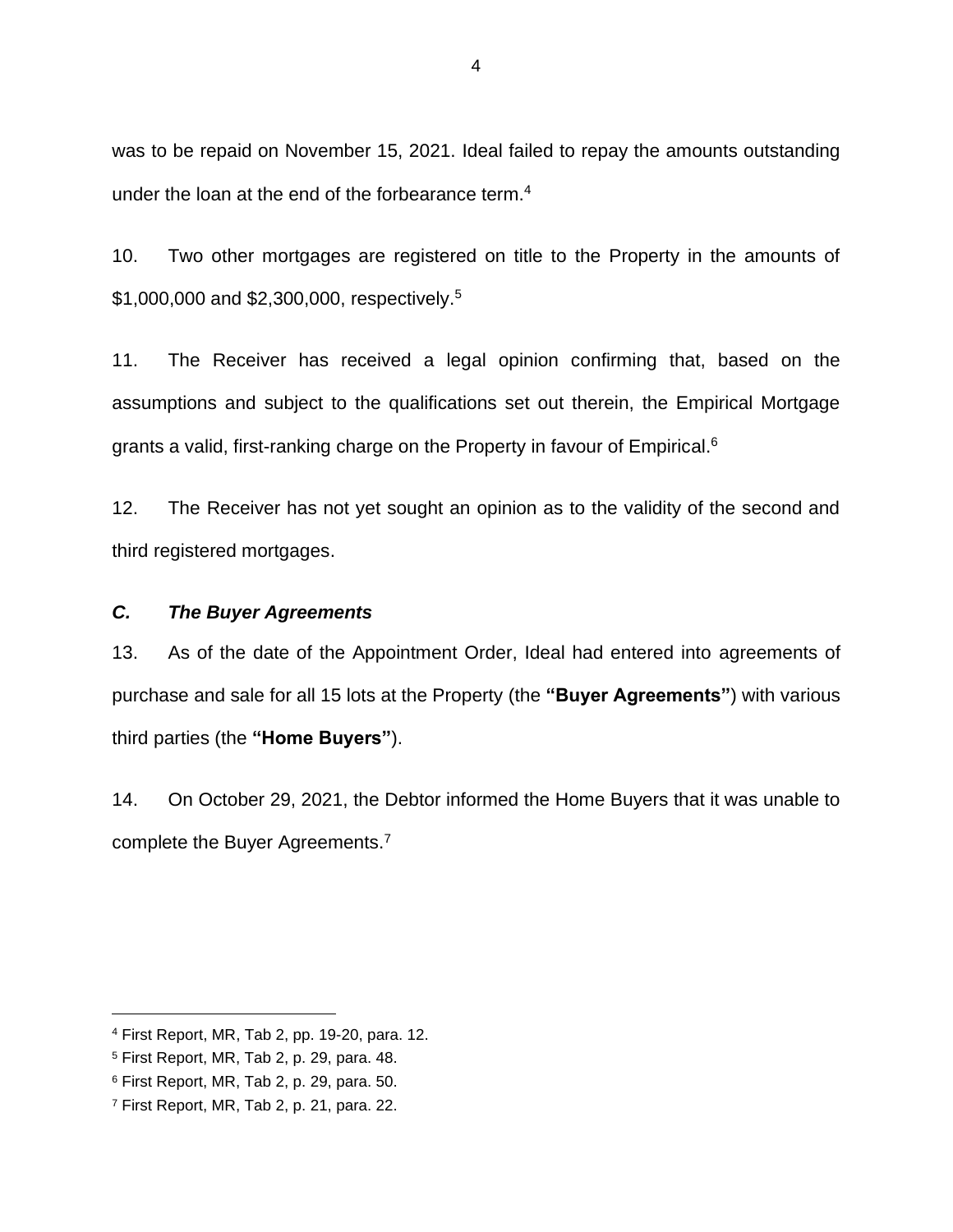15. According to information that the Debtor provided to the Receiver, Ideal received deposits totalling \$4,580,000 from the Home Buyers (the "**Deposits**"), an average of approximately \$305,000 per lot.<sup>8</sup>

16. On December 1, 2021, the Debtor informed the Home Buyers that the Debtor decided to sell the project to a third-party purchaser, with the sale expected to close on December 15, 2021.<sup>9</sup>

17. The Debtor further informed Home Buyers that Ideal intended on returning the Deposits to the Home Buyers and that, in consideration for the return of the Deposits, the Debtor requested that the Home Buyers execute termination and mutual release agreements.<sup>10</sup>

18. While some of the Home Buyers signed the releases, it is the Receiver's understanding that the Deposits have not been returned to the Home Buyers. Certain of the Home Buyers have commenced litigation against the Debtor.<sup>11</sup>

19. On January 31, 2022, the Debtor informed the Receiver that the Debtor was not holding any of the Deposits but did not provide the Receiver with any information as to the Debtor's disposition of the Deposits.<sup>12</sup>

<sup>8</sup> First Report, MR, Tab 2, p. 23, para. 26.

<sup>9</sup> First Report, MR, Tab 2, p. 22, para. 23.

<sup>10</sup> First Report, MR, Tab 2, p. 23, para. 27.

<sup>11</sup> First Report, MR, Tab 2, p. 23, para. 28.

<sup>12</sup> First Report, MR, Tab 2, p. 23, para. 29.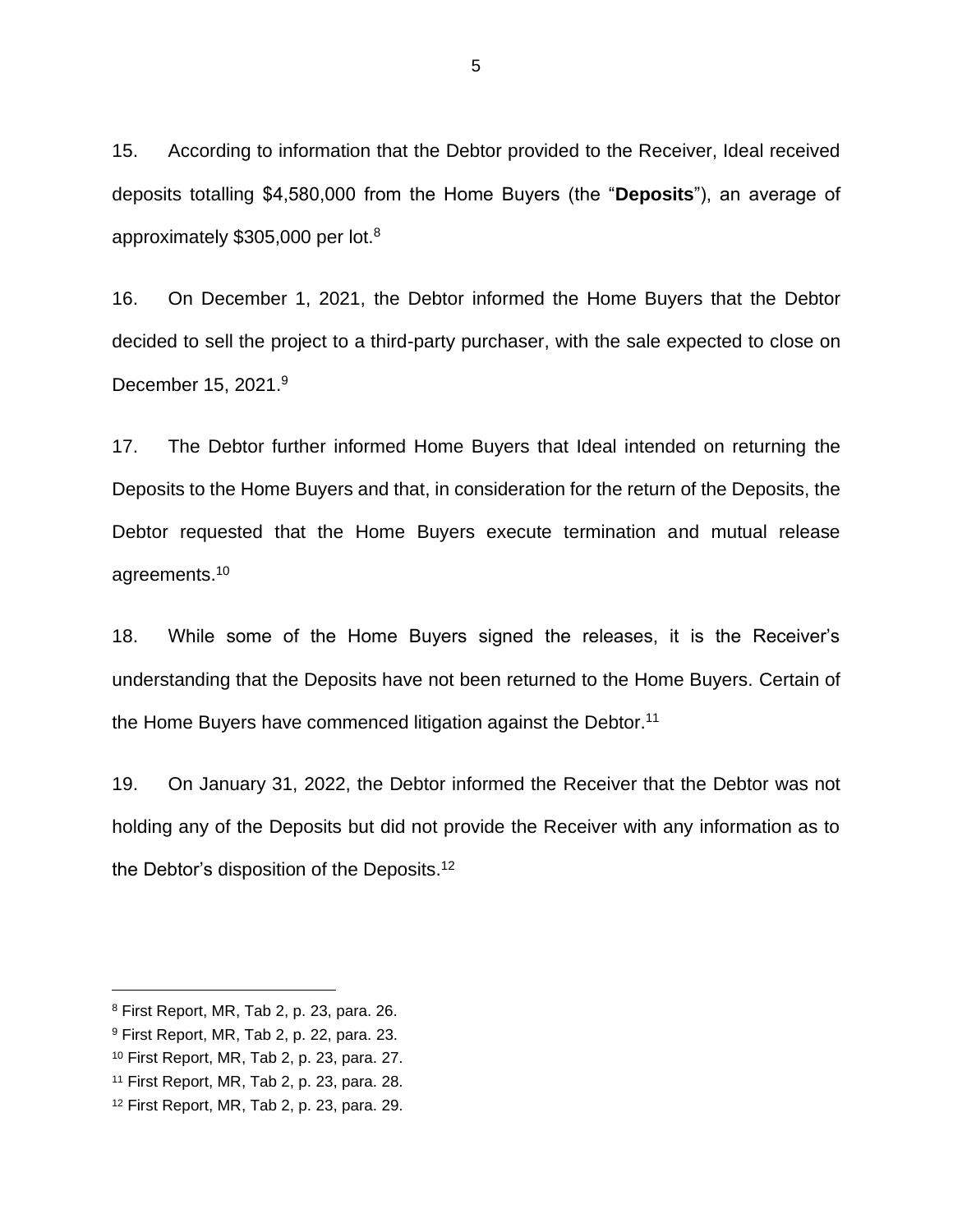20. The Receiver has made numerous requests that the Debtor provide it with a full accounting setting out the disposition of the Deposits. As of the date of the Receiver's First Report, the information requested about the Deposits had not been provided to the Receiver.<sup>13</sup>

21. Certain of the Home Buyers are represented by counsel. Some of those parties take no position on this motion, and others' positions are unknown at this time. Other Home Buyers who are not represented have contacted the Receiver and the Receiver suggested, among other things, that they consult with counsel.<sup>14</sup>

22. One Home Buyer, Lubna Imran, has filed an affidavit opposing this motion (the "**Imran Affidavit**"), including on the bases that (i) she would be prejudiced by the termination of her contract with Ideal, and (ii) the proceeds of any sale should be preserved pending the disposition of the Home Buyers' claims against Ideal and its principals.

23. These issues are addressed below. In short, the issues raised in the Imran Affidavit have been fully addressed by the Receiver's proposed amendments to the draft order, and/or concern matters that are not yet before the Court.

24. The Receiver notes that each of the Home Buyers expressly acknowledged their subordinated position relative to the Property's other secured creditors. Paragraph 36(a)

<sup>13</sup> First Report, MR, Tab 2, p. 23, para. 29.

<sup>14</sup> First Report, MR, Tab 2, p. 24, para. 31.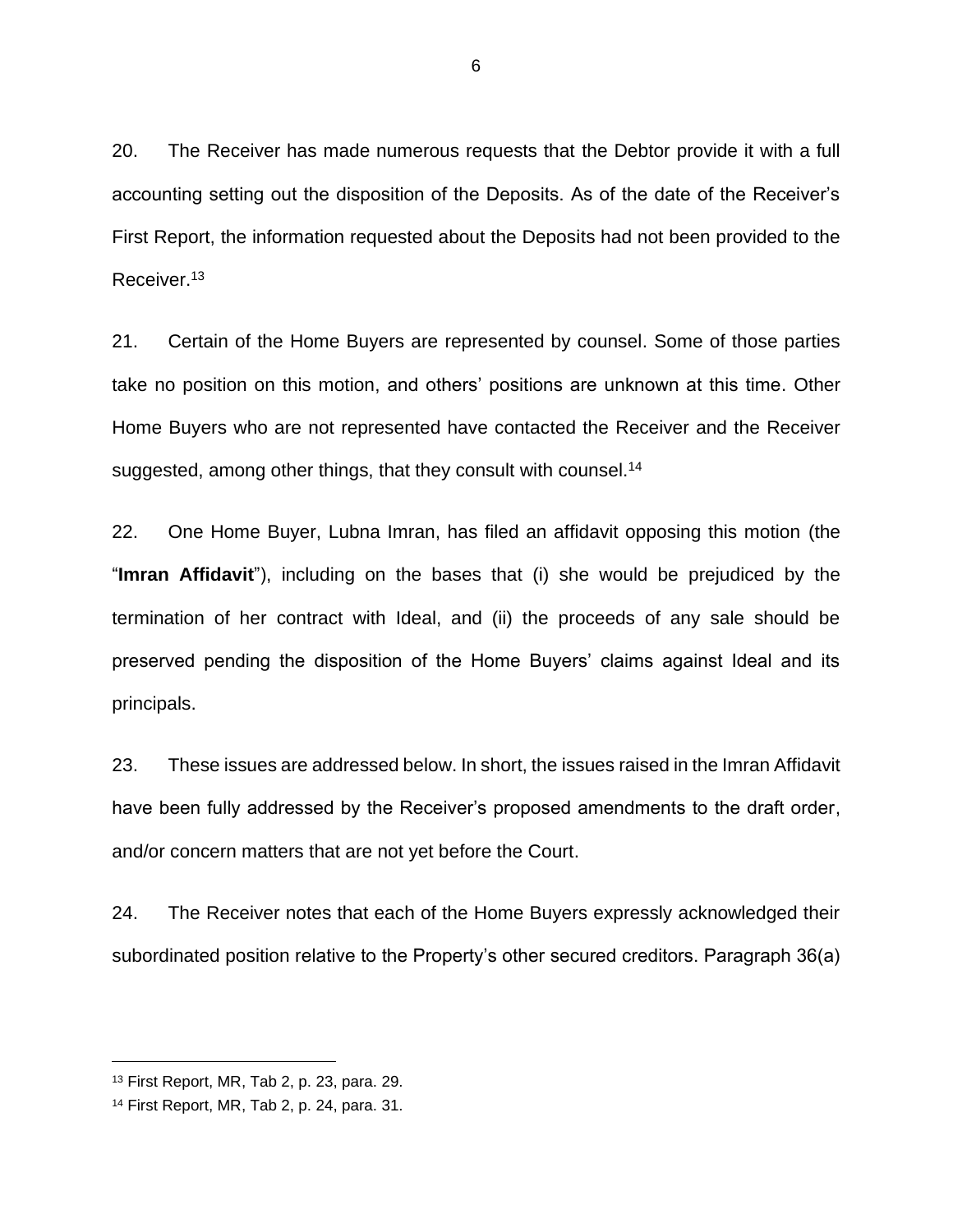of each of the Buyer Agreements provides (the **"Subordination Clause"**):

The Purchaser hereby acknowledges the full priority of any construction financing or other mortgages arranged by the Vendor and secured by the Property over his interest as Purchaser for the full amount of the said mortgage or construction financing, notwithstanding any law or statute to the contrary and agrees to execute all acknowledgments or postponements required to give full effect thereto. Without limiting the generality of the foregoing, the Purchaser agrees that this Agreement shall be subordinated to and postponed to the mortgage(s) assumed and/or arranged by the Vendor (and presently registered or to be registered on title to the Property) and any advances made thereunder from time to time...<sup>15</sup>

## *D. Proposed Marketing Process*

25. The Receiver invited three realtors, Avison Young, CBRE Limited and Cushman &

Wakefield, to submit listing proposals for the marketing and sale of the Property.<sup>16</sup>

26. Having reviewed the proposals submitted, the Receiver, with the concurrence of Empirical, proposes to enter into a listing agreement with Avison Young to market the Property for sale.<sup>17</sup>

27. The Receiver/Avison Young's proposed marketing process for the Property (the "**Marketing Process**") includes that:

- (a) the Property will be marketed on an "as is, where is" basis;
- (b) the Property will be listed "unpriced";
- (c) the Property will be listed on MLS;

<sup>15</sup> First Report, MR, Tab 2, p. 22, para. 24.

<sup>16</sup> First Report, MR, Tab 2, p. 25, para. 35.

<sup>17</sup> First Report, MR, Tab 2, p. 25, para. 36.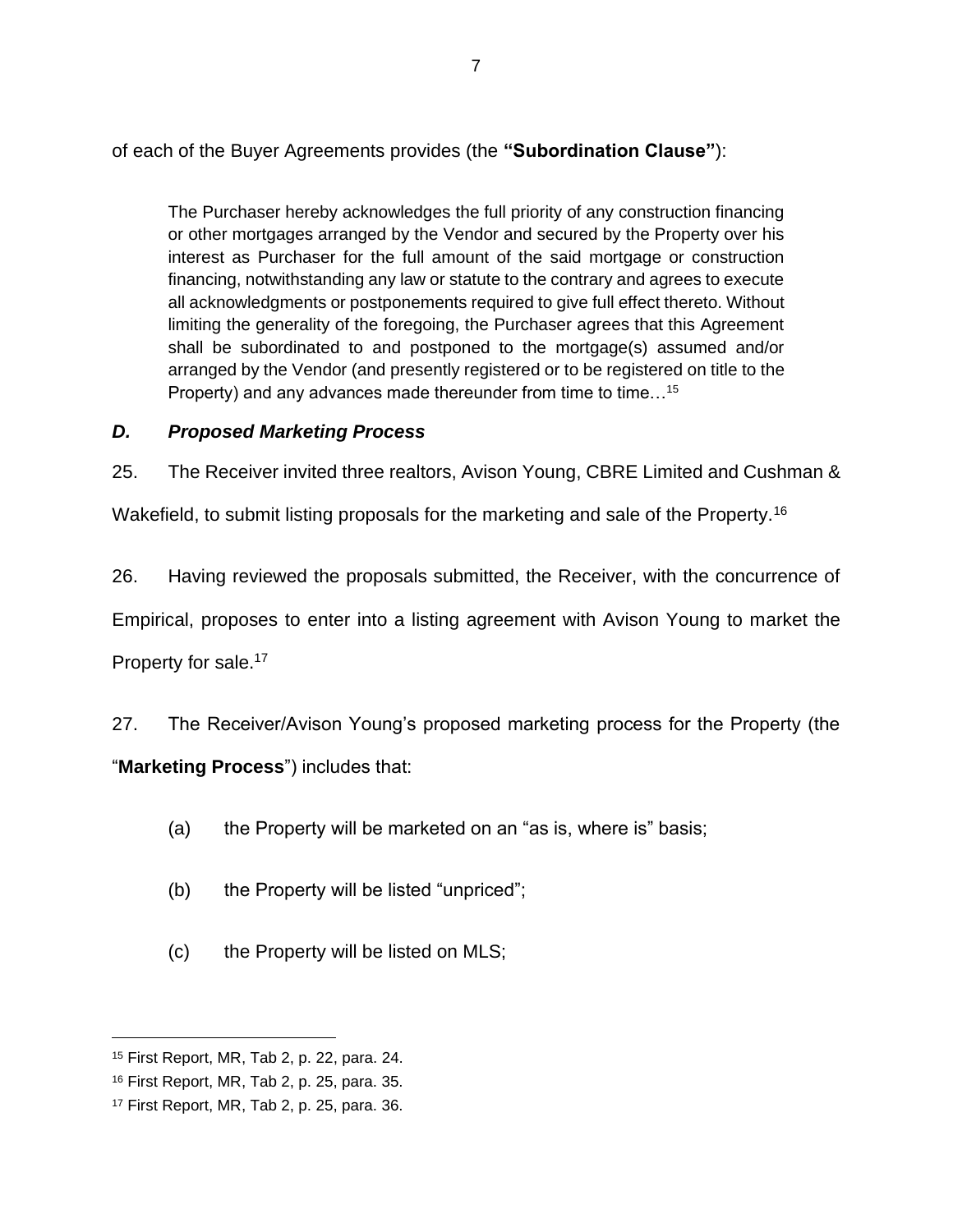- (d) the Receiver will have the right to reject any and all offers, including the highest offer; and
- (e) any transaction by the Receiver for the Property will be subject to Court approval.

28. Full particulars of the proposed Marketing Process for the Property are set out in the Receiver's First Report.

### *E. The Impact of the Buyer Agreements on the Marketing Process*

29. The Receiver requested that in their listing proposals, each of the realtors consider the impact of the Buyer Agreements on the realizable value of the Property.<sup>18</sup>

30. The realtors were each of the strong view that the Property should be offered for sale free of the Buyer Agreements including that, among other things: (i) home prices and construction costs have increased significantly in recent years; (ii) it would be extremely unlikely that a prospective buyer would want to assume the Buyer Agreements given that the market value of the Property is materially higher now than when the agreements were negotiated 12-14 months ago, whereas construction costs are higher today; and (iii) requiring purchasers to honour the existing Buyer Agreements will result in a significant discount in land value, of up to 80%. 19

31. The Receiver has concluded that the realizations from the Property will be

<sup>18</sup> First Report, MR, Tab 2, p. 27, paras. 41-42.

<sup>19</sup> First Report, MR, Tab 2, pp. 27-28, paras. 43-44.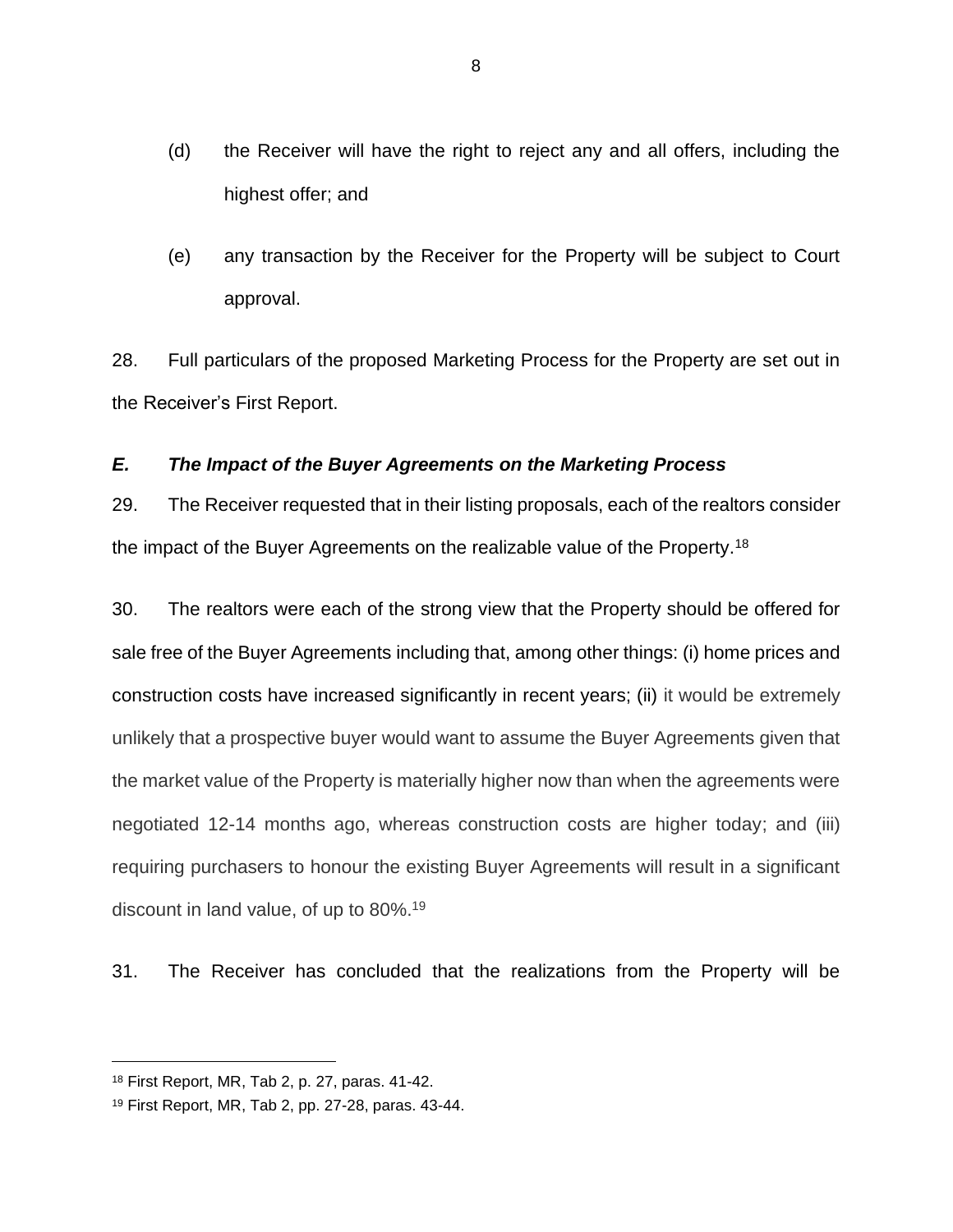maximized if the Property is marketed with no Buyer Agreements in place.

## *F. The confidential appendices*

32. On this motion, the Receiver also seeks an order sealing Confidential Appendices 1 to 4 of the Receiver's First Report.

33. Confidential Appendices 1 and 2 identify certain of the Home Buyers and the financial details of their agreements with the Debtor.<sup>20</sup>

34. Confidential Appendices 2, 3, and 4 contain information relating to the potential net estimated realizable value of the Property, which could potentially have an adverse influence on the Marketing Process.<sup>21</sup>

## *G. Fees of the Receiver and its counsel*

35. The Receiver's accounts for the period ending February 28, 2022 total \$56,281.35 inclusive of HST. Particulars of those accounts are set out at Appendix I to the Receiver's First Report.

36. Garfinkle's accounts for the period ending February 22, 2022 total \$20,350.63, inclusive of HST. Particulars of those accounts are set out at Appendix J to the Receiver's First Report.

<sup>20</sup> First Report, MR, Tab 2, p. 28, para. 47.

<sup>21</sup> First Report, MR, Tab 2, p. 28, para. 47.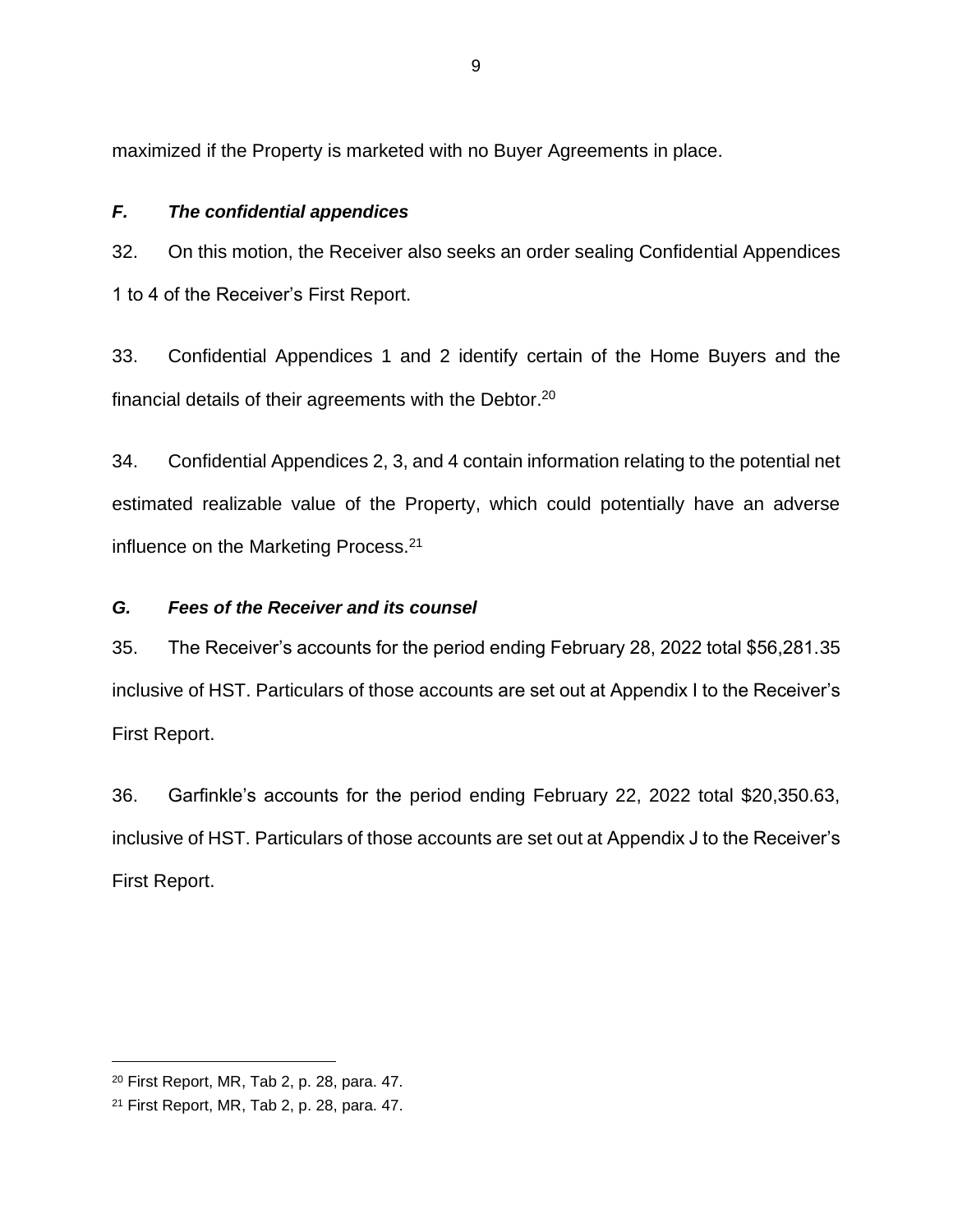#### **PART III. ISSUES, LAW & ARGUMENT**

#### *A. Approval of the Marketing Process*

37. The Receiver's "primary task is to ensure that the highest value is received for the assets so as to maximize the return to the creditors."<sup>22</sup>

38. In furtherance of that mandate, the Appointment Order expressly authorizes the Receiver to market the Property and to negotiate an agreement of purchase and sale.<sup>23</sup> The Appointment Order also authorizes the Receiver to engage real estate brokers and other consultants.<sup>24</sup>

39. The approval of the Marketing Process is justified on this basis for the Receiver to carry out its mandate.

#### *B. The Buyer Agreements*

40. Section 100 of the *Courts of Justice Act* provides that "a court may by order vest in any person an interest in real or personal property that the court has authority to order be disposed of, encumbered or conveyed."<sup>25</sup>

41. The Court of Appeal for Ontario has explained that this provision includes "a power to vest out interests on a free and clear basis so long as the terms of the order are appropriate and accord with the principles of equity."<sup>26</sup>

<sup>22</sup> *Third Eye Capital Corp. v. Dianor Resources Inc.*, 2019 ONCA 508 [at para. 73.](https://www.canlii.org/en/on/onca/doc/2019/2019onca508/2019onca508.html#par73)

<sup>23</sup> Appointment Order, MR, Tab 2A, p. 35, paras. 3(i) and (j).

<sup>24</sup> Appointment Order, MR, Tab 2A, p. 34, para. 3(d).

<sup>25</sup> *Courts of Justice Act*, RSO 1990, c C43, [s. 100.](https://www.ontario.ca/laws/statute/90c43#BK139)

<sup>26</sup> *Third Eye Capital Corp. v. Dianor Resources Inc.*, 2019 ONCA 508 [at para. 41.](https://www.canlii.org/en/on/onca/doc/2019/2019onca508/2019onca508.html#par41)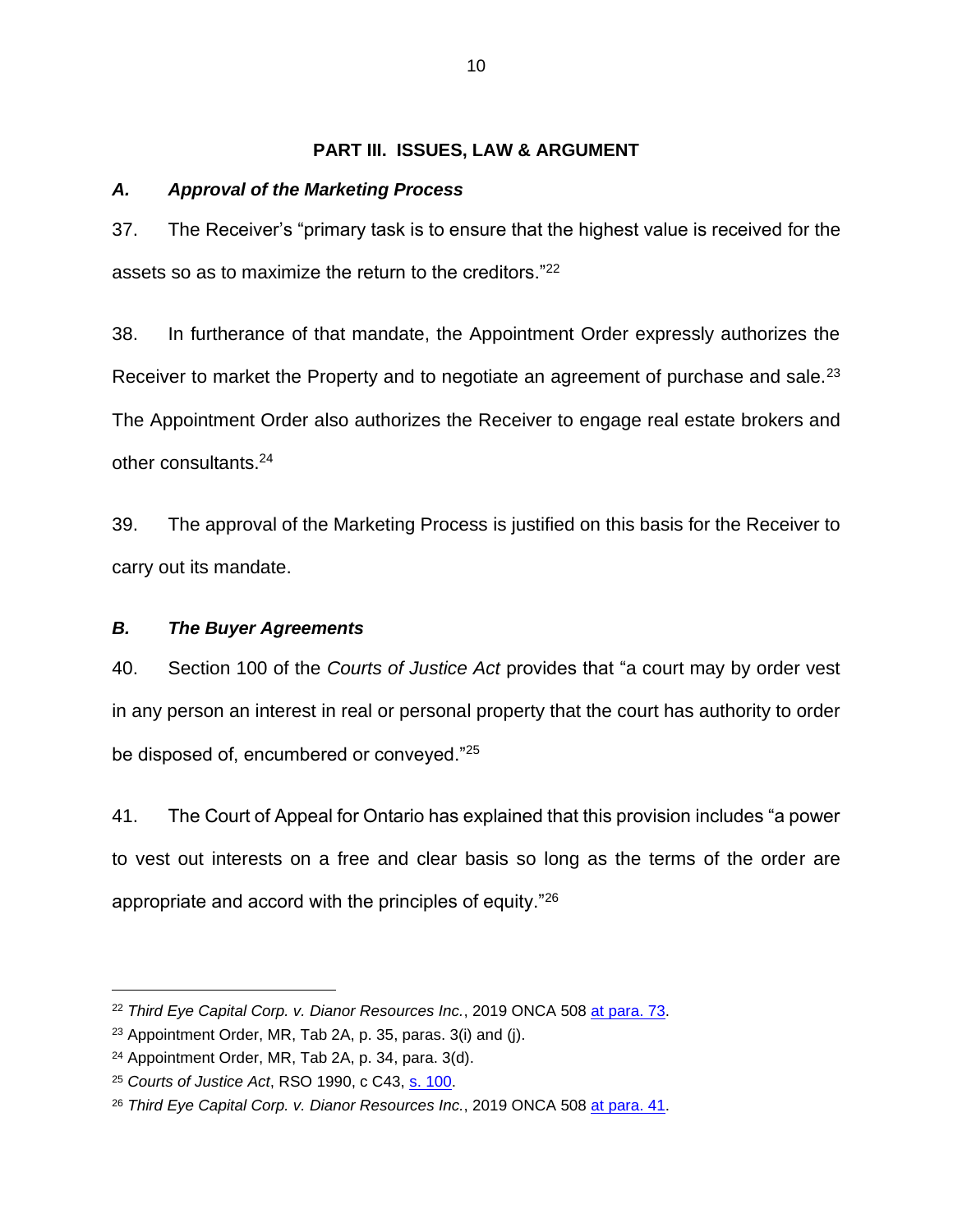42. The Court of Appeal has also explained in exercising the power to extinguish thirdparty interests, an important factor to consider is whether the third parties in question have subordinated their interests contractually.<sup>27</sup>

43. The other main factor to consider is the nature of the third party interest in land: where the interest is a fixed, monetary obligation, it will be more readily extinguished than where the interest is more akin to fee simple ownership.<sup>28</sup>

44. In sum, the Court has ample statutory jurisdiction to extinguish entirely the Home Buyers' rights under the Buyer Agreements.

45. However, after a request from, and consultation with, counsel to two of the Home

Buyers,<sup>29</sup> the Receiver has agreed to the following clause in the draft Order on this motion

(the **"Buyer Agreement Clause"**):

**THIS COURT ORDERS** that the Property shall be marketed and sold free from any legal, equitable or other claims that any person had, has, or may in the future have, against the Property in connection with or arising from any agreements of purchase and sale (the "**APSs**") entered into by the Debtor including any right to compel the closing of the transactions contemplated in the APSs or any of them

46. The purpose of this provision is essentially to segregate the Receiver's efforts to sell the Property from the Home Buyers' ongoing claims (or potential claims) against the Debtor or any other party arising from the Buyer Agreements.

<sup>27</sup> *Third Eye Capital Corp. v. Dianor Resources Inc.*, 2019 ONCA 508 [at paras. 106-108.](https://www.canlii.org/en/on/onca/doc/2019/2019onca508/2019onca508.html#par106)

<sup>28</sup> *Third Eye Capital Corp. v. Dianor Resources Inc.*, 2019 ONCA 508 [at para. 105.](https://www.canlii.org/en/on/onca/doc/2019/2019onca508/2019onca508.html#par105)

<sup>&</sup>lt;sup>29</sup> Specifically, counsel representing three individuals who account for two of the fifteen Buyer Agreements.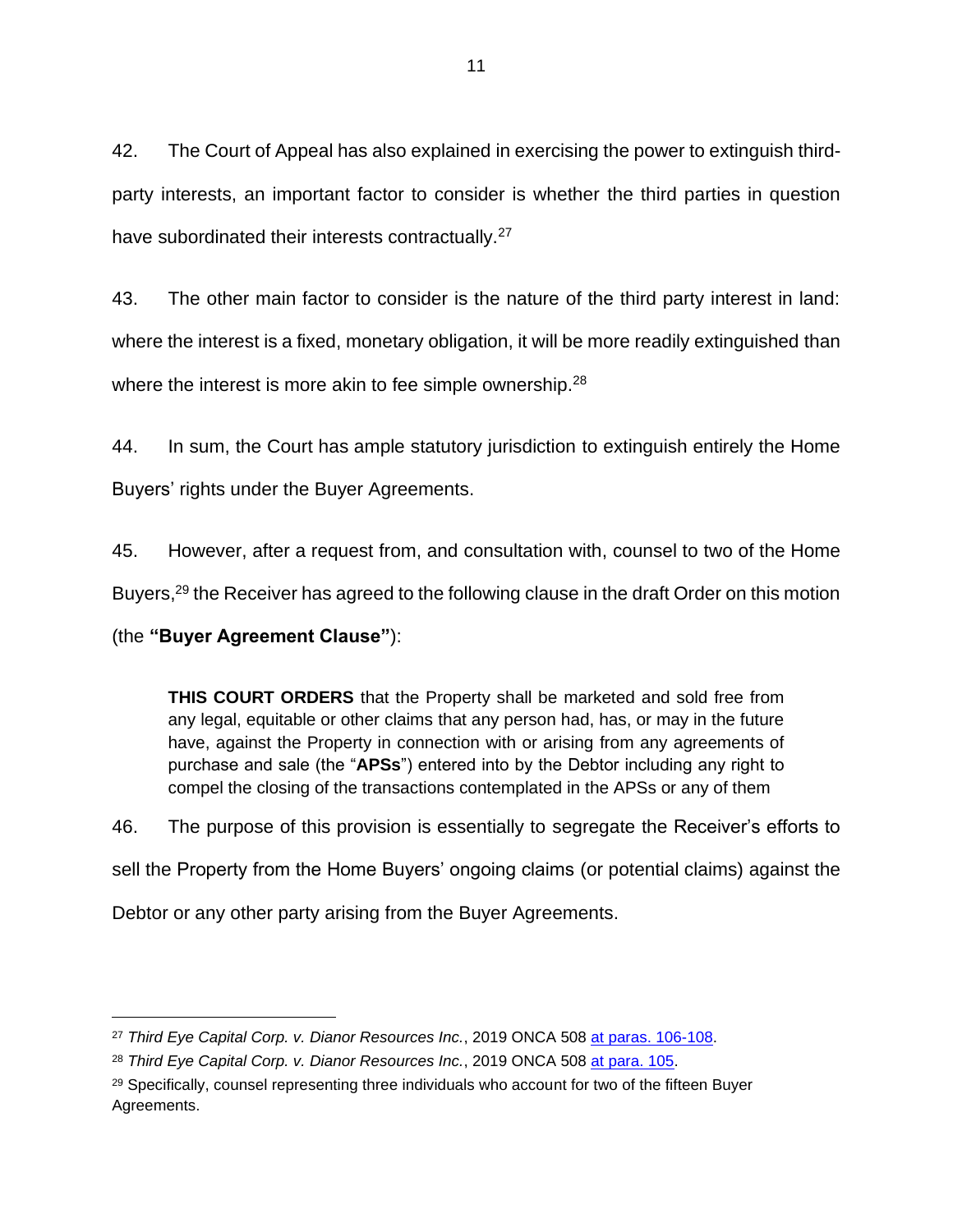47. This provision will enable prospective purchasers of the Property to bid with the certainty that they will not be faced with claims from any Home Buyers, either (i) for the specific performance of the Buyer Agreements at prices which, in light of subsequent market developments, are no longer competitive; or (ii) to honour the deposits paid by the Home Buyers in respect of the Buyer Agreements.

48. At the same time, this provision will not affect the Home Buyers' ongoing or potential claims against the Debtor and/or its principals or any other party arising from the Buyer Agreements – it is not a full extinguishment of the Home Buyers' contractual rights (just the Home Buyers' rights against the Property), even though the Court has the power to make such an order.

49. In the Receiver's view, the Buyer Agreement Clause is in the best interests of stakeholders generally because:

- (a) it will allow the Property to be sold free from any claims that Home Buyers may have against the Property;
- (b) it will ensure that the Buyer Agreements do not impair the price that the Receiver can hope to obtain from the sale of the Property;
- (c) it appropriately balances the Home Buyers' rights with the rights of the other stakeholders; and
- (d) the Buyer Agreement Clause is within the reasonable expectations of the Home Buyers, who have all already voluntarily subordinated themselves to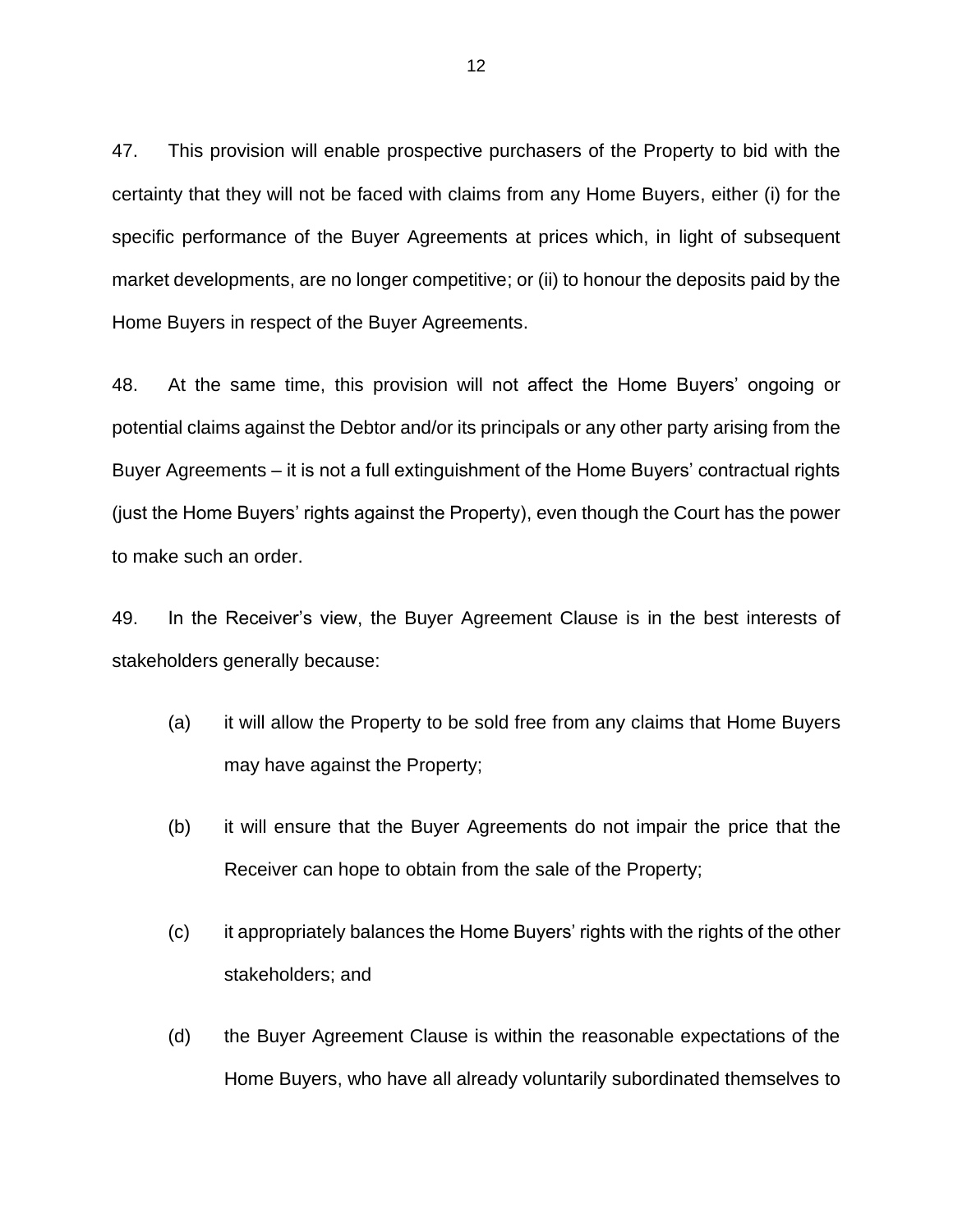the Property's secured creditors by way of the Subordination Clause in the respective Buyer Agreements, as reviewed above.

#### *C. Issues raised by Lubna Imran*

50. The Imran Affidavit raises two primary issues in connection with the proposed sale of the Property by the Receiver:

- (a) that the termination of her Buyer Agreement is inappropriate because "the agreement sought to be terminated by the receiver is the sole document creating a legal & contractual relationship between the home buyers and Ideal," in other words that her "root cause of action would be eliminated," and
- (b) the Property should not be sold free and clear of any Home Buyers' claims because the Property "would not be preserved for enforcement of any orders by the [Home Buyers]."

51. These are reasonable concerns, but neither justifies declining the narrow relief sought on this motion:

(a) as set out above, the Receiver has already agreed, in consultation with counsel for other Home Buyers, to tailor the draft order such that it will not terminate any Buyer Agreements and is expressly without prejudice to any claims the Home Buyers may have against Ideal or any other party;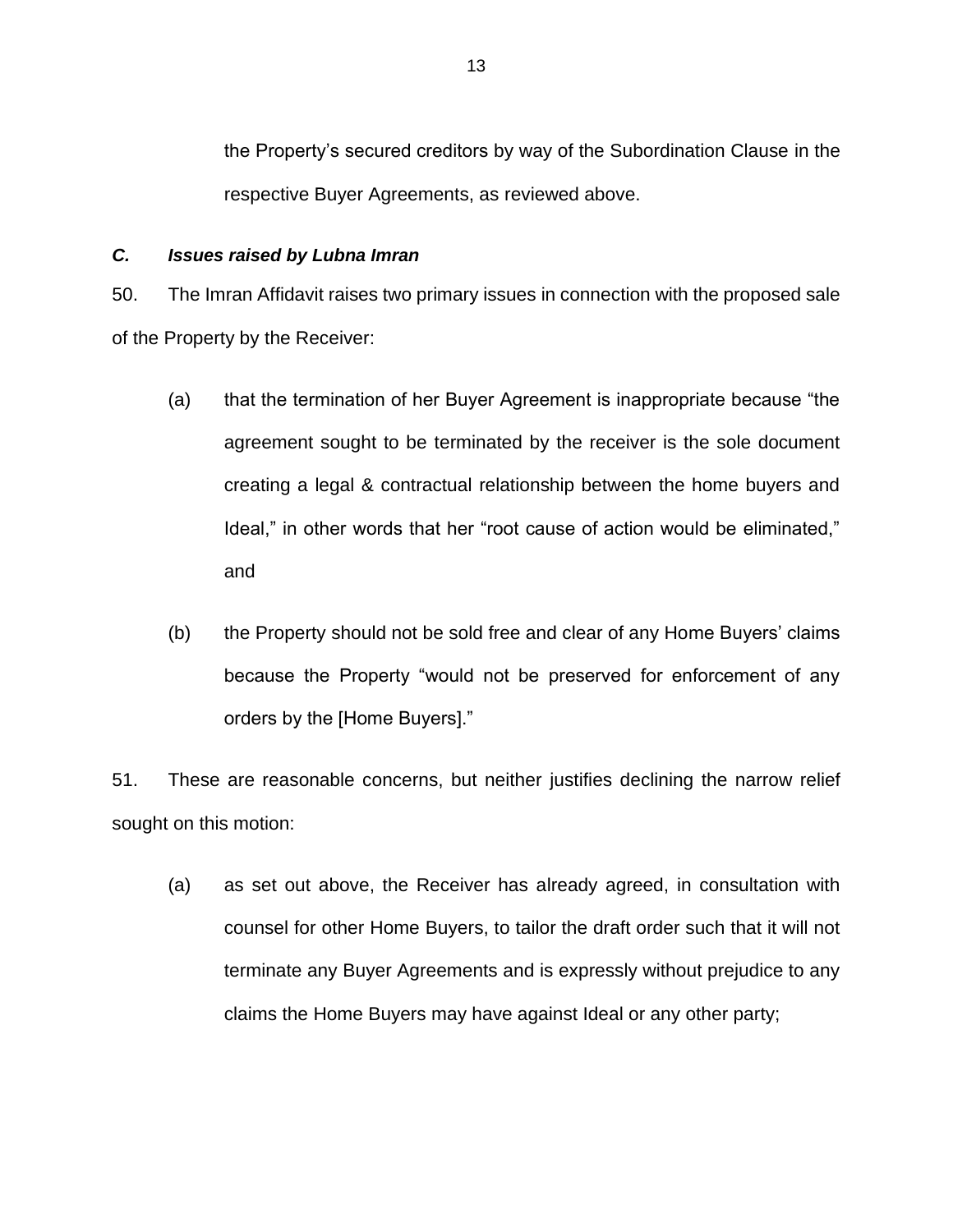(b) issues respecting the distribution of proceeds of the eventual sale of the Property are premature. Nothing on this motion affects the Home Buyers' – or any parties' – rights to seek an interest in such proceeds, once the sale occurs. This motion is only about the approval of the Marketing Process. The Receiver will have to come back to Court to seek an approval of any eventual sale, and any proposed distribution of the sale proceeds, at which time all stakeholders will have a right to be heard regarding distribution issues. In the meantime, it is in the interests of all stakeholders – including the Home Buyers – to maximize the realizable proceeds for the Property. That is what this motion is designed to accomplish.

#### *D. The confidential appendices*

52. As noted above, the Receiver seeks an order sealing Confidential Appendices 1- 4 to the Receiver's First Report pending the completion of the Marketing Process and an eventual sale.

53. The circumstances in which this Court should seal part of a record were described by the Supreme Court of Canada in *Sierra Club of Canada v. Canada (Minister of Finance).*<sup>30</sup>

54. In that case, that court observed that a confidentiality order should be granted in

<sup>30</sup> *SierraClub of Canada v. Canada (Minister of Finance)*, 2002 SCC 41 (CanLII) [at para. 45](http://canlii.ca/t/51s4) ["*SierraClub*"].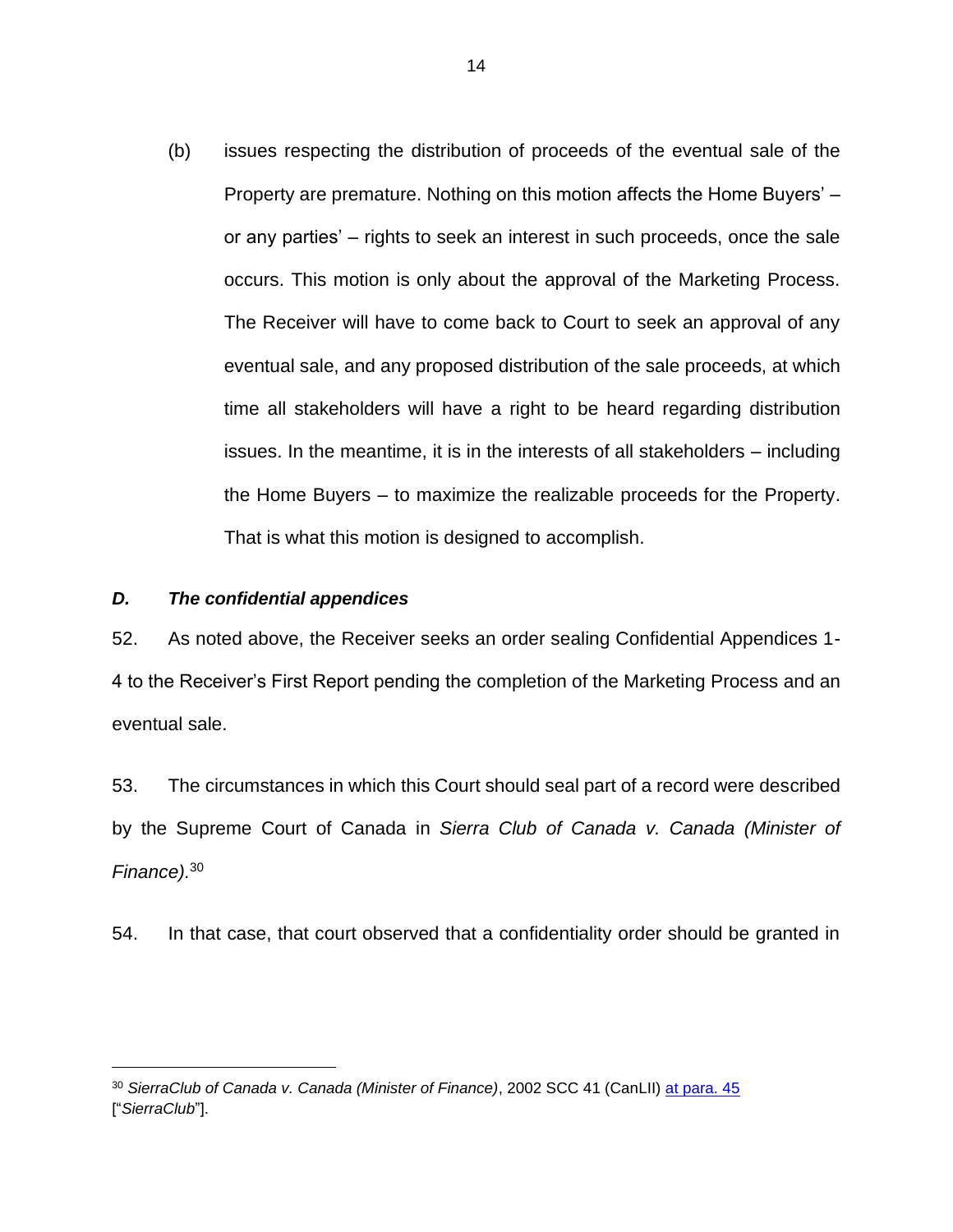only two circumstances:

- (a) when an order is needed to prevent serious risk to an important interest, including a commercial interest, in the context of litigation because reasonable alternative measures will not prevent the risk; and
- (b) when the salutary effects of the confidentiality order, including the effects on the right of civil litigants to a fair trial, outweigh its deleterious effects, including the effects on the right to free expression, which includes public interest in open and accessible court proceedings.

55. In the context of court-supervised sale proceedings, this Court has routinely applied *Sierra Club* and held that it is appropriate to seal information and documentation filed in support of a motion to approve a sale where the materials "disclose the valuations of the assets under sale, the details of the bids received by the court-appointed officer and the purchase price contained in the offer for which court approval is sought".<sup>31</sup>

56. Clearly, the same rationale applies in respect of this Marketing Process.

57. Sealing these materials is necessary to protect the integrity and fairness of the sales process, preventing potential bidders from gaining an unfair advantage by obtaining commercially sensitive information, and ensuring the Receiver can maximize value for the Property as the Marketing Process unfolds.<sup>32</sup>

<sup>31</sup> *GE Canada Real Estate Financing Business Property Co. v. 1262354 Ontario Inc.*, 2014 ONSC 1173 [at](http://canlii.ca/t/g3rnh#par32)  [para. 32.](http://canlii.ca/t/g3rnh#par32)

<sup>32</sup> *GE Canada* [at paras. 32-34.](http://canlii.ca/t/g3rnh#par32)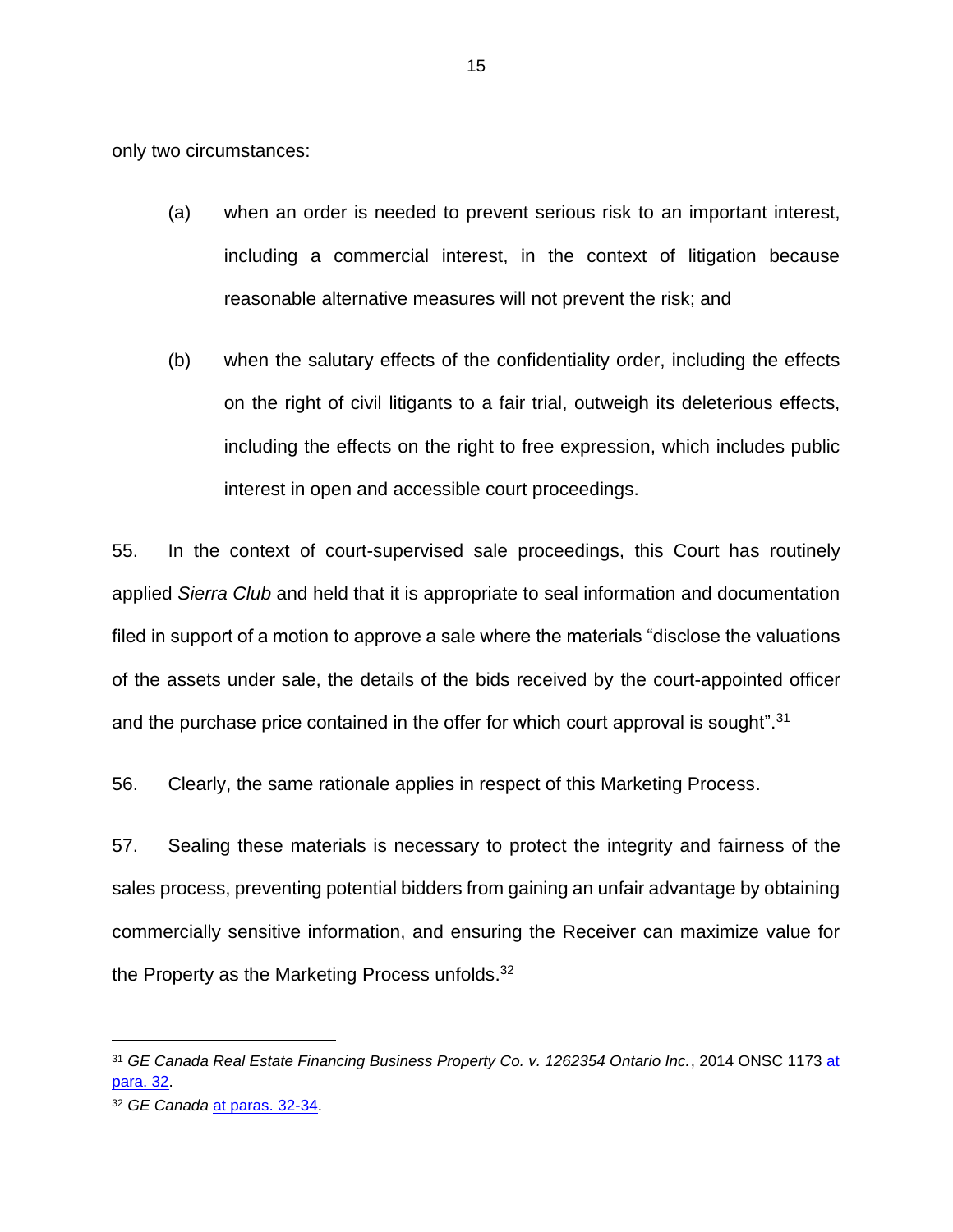ALL OF WHICH IS RESPECTFULLY SUBMITTED this 17<sup>th</sup> day of March, 2022.

Jok 2

Jeff Larry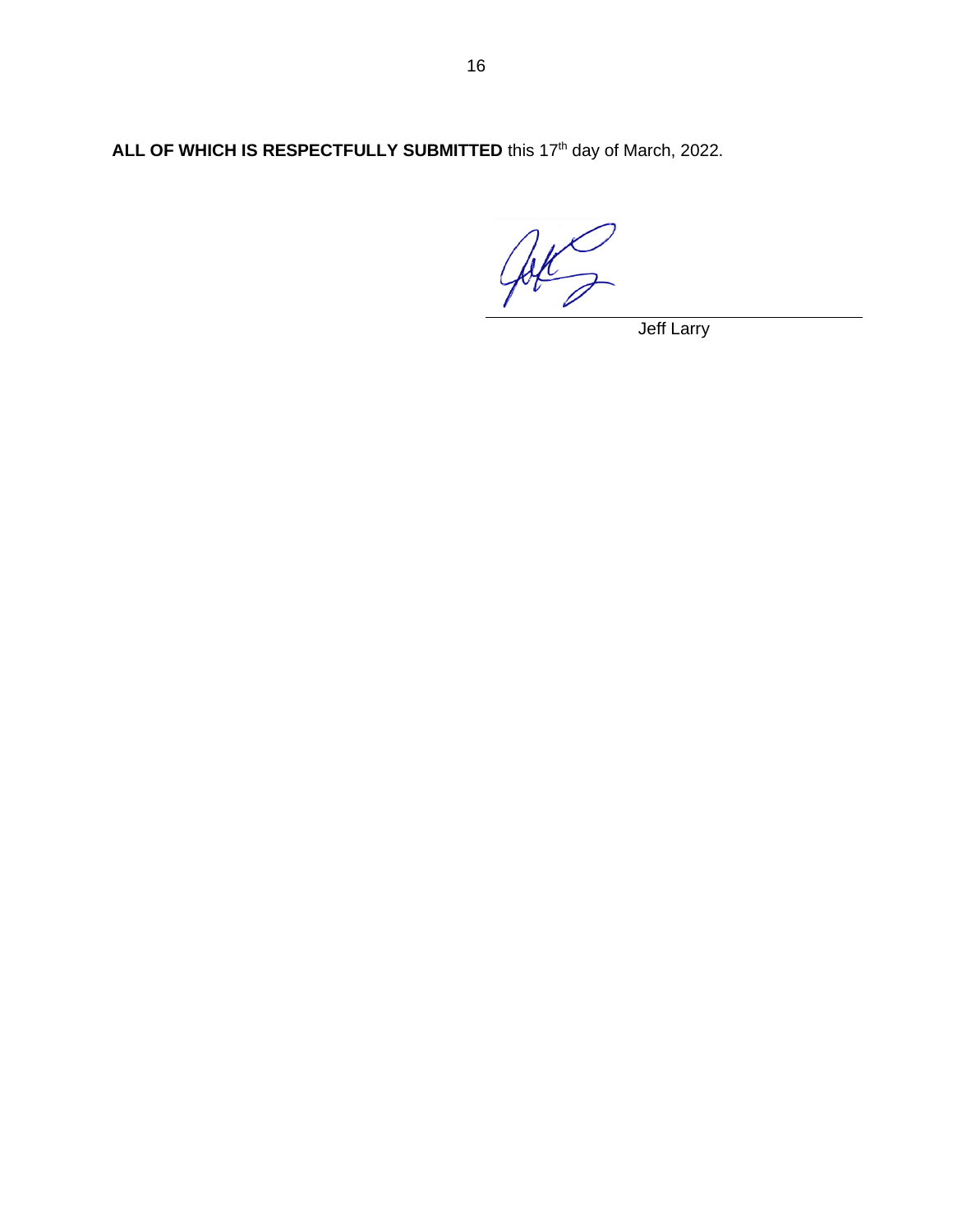# **SCHEDULE A – TABLE OF AUTHORITIES**

## **CASE LAW**

- **1.** *Third Eye Capital Corp. v. Dianor Resources Inc.*, [2019 ONCA 508](https://canlii.ca/t/j12dh)
- **2.** *Sierra Club of Canada v. Canada (Minister of Finance),* [2002 SCC 41](https://canlii.ca/t/51s4)
- *3. GE Canada Real Estate Financing Business Property Company v. 1262354 Ontario Inc.,* [2014 ONSC 1173](https://canlii.ca/t/g3rnh)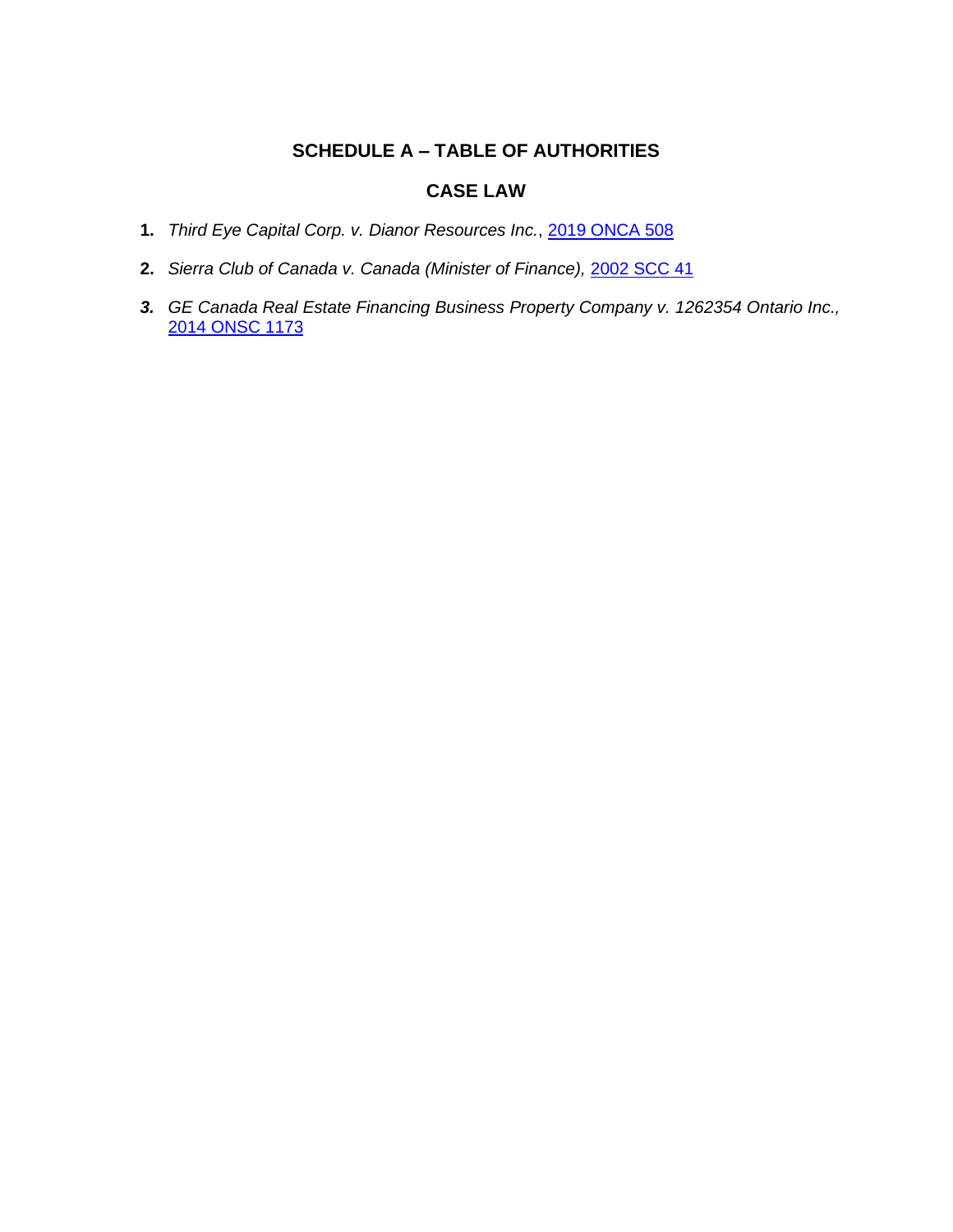# **SCHEDULE B – TABLE OF STATUTORY AUTHORITIES**

## **[Bankruptcy and Insolvency Act, R.S.C., 1985, c. B-3](https://laws-lois.justice.gc.ca/eng/acts/b-3/)**

#### **PART XI Secured Creditors and Receivers**

#### **Court may appoint receiver**

**243 (1)** Subject to subsection (1.1), on application by a secured creditor, a court may appoint a receiver to do any or all of the following if it considers it to be just or convenient to do so:

**(a)** take possession of all or substantially all of the inventory, accounts receivable or other property of an insolvent person or bankrupt that was acquired for or used in relation to a business carried on by the insolvent person or bankrupt;

**(b)** exercise any control that the court considers advisable over that property and over the insolvent person's or bankrupt's business; or

**(c)** take any other action that the court considers advisable.

### *[Courts of Justice Act,](https://www.ontario.ca/laws/statute/90c43)* **R.S.O. 1990, c. C.43**

#### **Vesting orders**

**100** A court may by order vest in any person an interest in real or personal property that the court has authority to order be disposed of, encumbered or conveyed.

#### **Interlocutory Orders**

#### **Injunctions and receivers**

**101 (1)** In the Superior Court of Justice, an interlocutory injunction or mandatory order may be granted or a receiver or receiver and manager may be appointed by an interlocutory order, where it appears to a judge of the court to be just or convenient to do so.

#### **Terms**

**(2)** An order under subsection (1) may include such terms as are considered just.